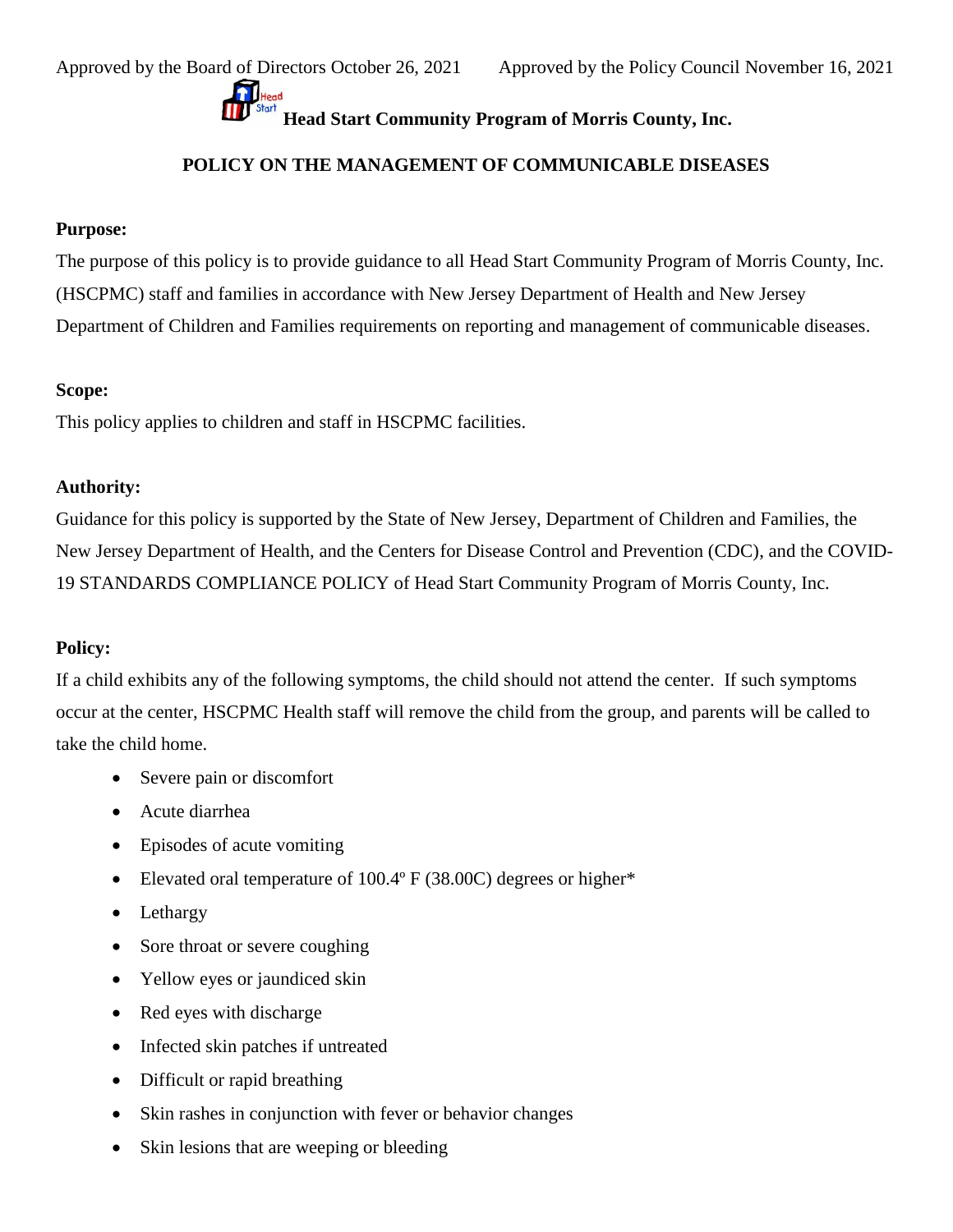# **Head Start Community Program of Morris County, Inc.**<br>Head Start Community Program of Morris County, Inc.

- Mouth sores with drooling
- Stiff neck

Once the child is symptom-free for 24 hours, or has a health care provider's note stating that the child poses no serious health risk to himself/herself or others, the child may return to the center, unless contraindicated by the local Department of Health or Public Health official. If a child is suspected of having a communicable disease such as COVID-19\*, the child may return to school after that possibility has been ruled out by a medical professional.

\*Reference COVID-19 STANDARDS COMPLIANCE POLICY

## Excludable Communicable Diseases

A child or adult who contracts an excludable communicable disease, or has been absent for three or more consecutive days of illness, may not return to the center without a health care provider's note clearing them for return to the center.

## Communicable Disease Reporting Guidelines

In addition to COVID-19, other excludable communicable diseases must be reported to the Department of Health (via a local Health Department official) by the center. The Department of Health's Reporting Requirements for Communicable Diseases and Work-Related Conditions Quick Reference Guide, a list of reportable excludable communicable diseases, can be found at: [http://www.nj.gov/health/cd/documents/reportable\\_disease\\_magnet.pdf.](http://www.nj.gov/health/cd/documents/reportable_disease_magnet.pdf)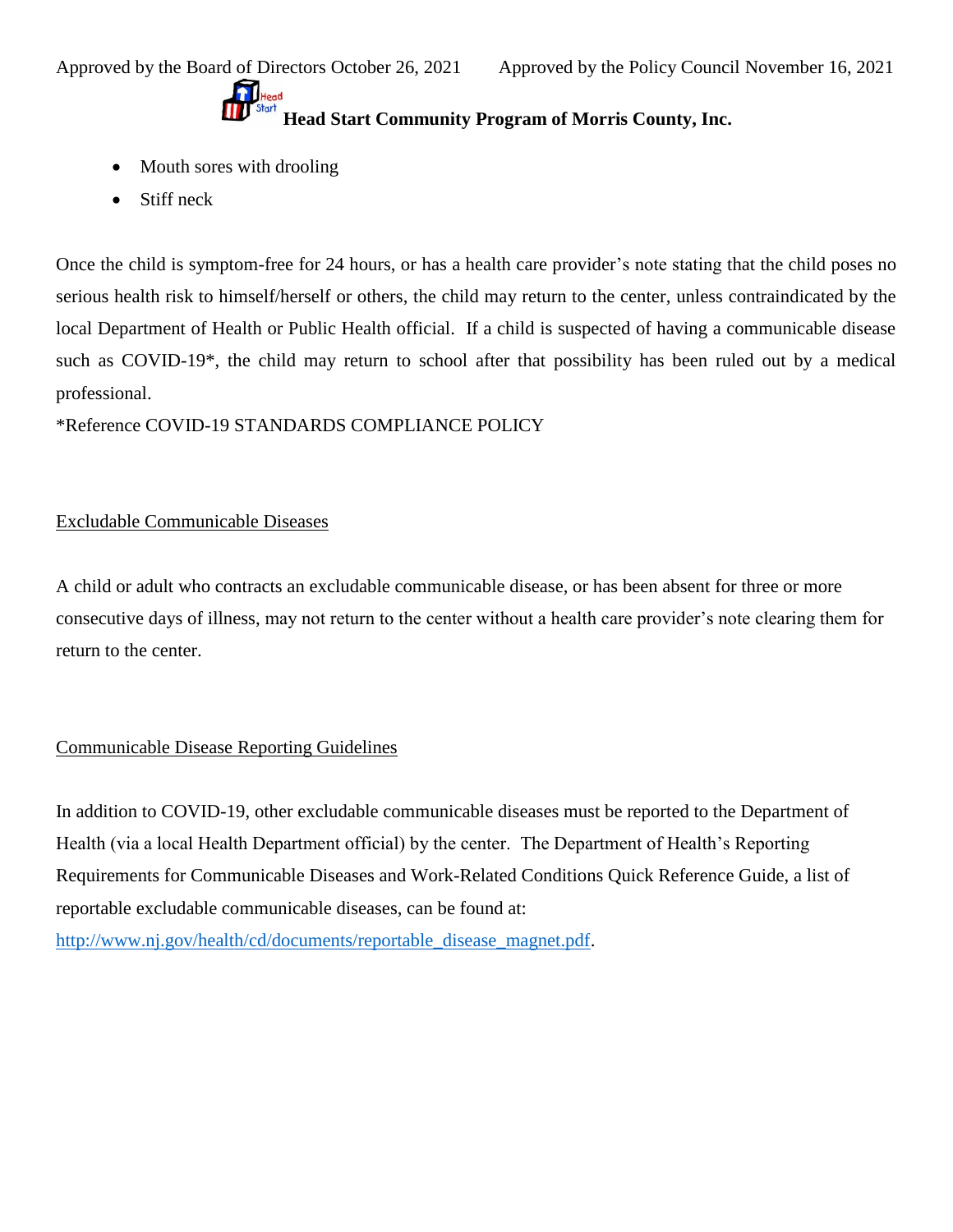## **Head Start Community Program of Morris County, Inc.**

## **POLÍTICA DE GESTIÓN DE ENFERMEDADES TRANSMISIBLES**

## **Objetivo:**

El propósito de esta política es brindar orientación a todo el personal y las familias del Programa Comunitario Head Start del Condado de Morris, Inc. (HSCPMC) de acuerdo con los requisitos del Departamento de Salud de Nueva Jersey y del Departamento de Niños y Familias de Nueva Jersey sobre la notificación y el manejo de enfermedades transmisibles. enfermedades.

### **Alcance:**

Esta política se aplica a los niños y al personal de las instalaciones del HSPMC.

### **Autoridad:**

La guía para esta política está respaldada por la Oficina de Licencias del Departamento de Niños y Familias de Nueva Jersey; el Departamento de Salud de Nueva Jersey; los Centros para el Control y la Prevención de Enfermedades; y la POLÍTICA DE CUMPLIMIENTO DE LOS ESTÁNDARES COVID-19 del Programa Comunitario Head Start del Condado de Morris, Inc.

## **Política:**

Si un niño presenta alguno de los siguientes síntomas, no debe asistir al centro. Si tales síntomas ocurren en el centro, el personal de Salud de HSCPMC sacará al niño del grupo y se llamará a los padres para que lo lleven a casa.

- Dolor o malestar severo
- Diarrea aguda
- Episodios de vómitos agudos
- Temperatura oral elevada de 100.4º F (38.00C) grados o más \*
- Letargo
- Dolor de garganta o tos intensa
- Ojos amarillos o piel con ictericia
- Ojos rojos con secreción
- Parches cutáneos infectados si no se tratan
- Respiración rápida o difícil
- Erupciones cutáneas junto con fiebre o cambios de comportamiento